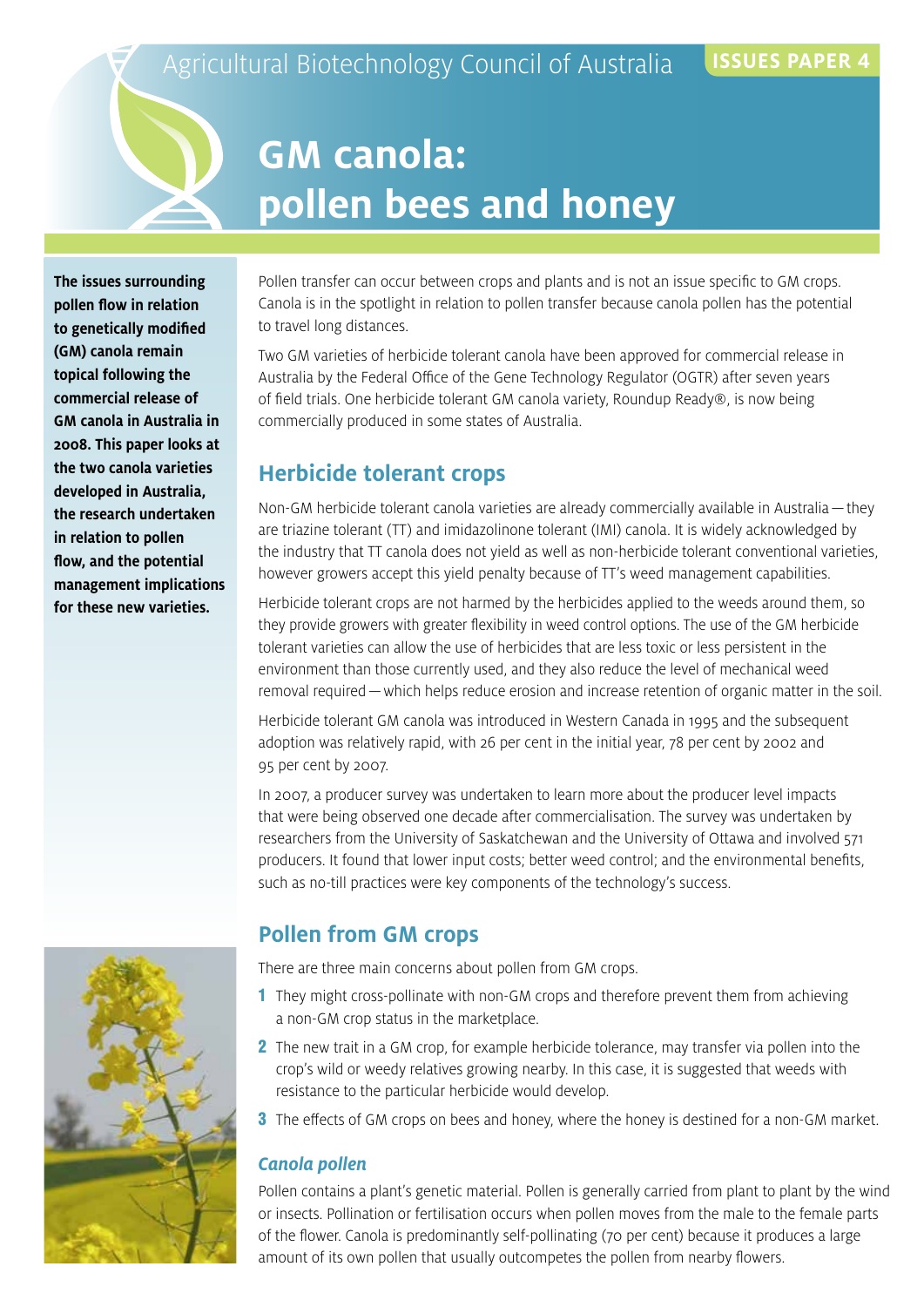Pollen from another canola crop also has difficulty competing with pollen from within the crop. Pollen exchange is possible, however, only if the two crops are within a few metres of each other. Canola pollen is quite heavy and sticky, and as a result most of it remains airborne for only a few metres. Canola pollen dries out quickly, and dried out pollen loses its ability to pollinate, so even if it managed to travel a long distance, it may not be viable. The high temperatures and low humidity during the canola flowering period in Australia also act to dry the pollen out faster.

#### *Pollen movement studies*

Numerous studies have been undertaken to investigate the extent of canola pollen movement. The potential for pollen drift ranges from almost 100 per cent containment within metres of the crop, to several kilometres. Most studies indicate that pollen movement does occur but at very low levels:

- A Scottish study found that 90 per cent of canola pollen did not travel beyond 360 metres. However, small amounts travelled up to 2.5 kilometres.
- French data suggest 99.8 per cent of pollen falls within 25 metres of the edge of the field.
- Canadian research conducted in 1998 on large-scale field trials of canola found that 98.5 per cent of the pollen stayed in the field.

## **Australian research**

Australian researchers published their research results on this topic in the prestigious Science journal in 2002. The work looked at pollen movement from fields of non-GM herbicide resistant canola to nearby canola crops across southern Australia.

The study involved collecting and testing 48 million seeds from 63 canola fields up to five kilometres from the herbicide resistant canola to see if they contained the herbicide resistance gene. The findings include the furthest detected pollen was 2.6 kilometres from the source, 23 fields contained no resistance, and most of those which did contain resistance had levels lower than 0.03 per cent, with the highest level being seven seeds in 10,000 (0.07 per cent).

From these results, the researchers concluded that:

- Pollen was carried to other fields in amounts well below internationally recognised levels (0.1 per cent) for unwanted genetic transfer.
- Non-GM canola is not in any danger of being excluded from markets because it contains GM content because even without segregation, the cross-

pollination levels were so low (less than 0.07 per cent) that any practicable tests would not be able to detect pollen from GM canola in non-GM crops.

The European Union accepts 0.9 per cent as the practical limit for detection of GM ingredients in foodstuffs, while the Australian threshold is one per cent.

#### *Management implications—during research*

These international studies confirm that the 400 metre isolation zone required by the OGTR between GM canola and other related (brassica) crops during the field trial assessments of GM canola varieties is adequate to manage pollen movement.

Field trials of GM canola in Australia may also require:

- an additional insect-trap or buffer area of 15 metres consisting of non-GM canola planted around the GM canola
- a monitoring zone of 50 metres immediately surrounding the trial buffer zone and within the 400 metre isolation zone. This zone must be kept free of any plants related to canola during the trial period, and free of canola plants for three years after the trial.

#### *Example of GM canola field trial management*

**Isolation zone** = 400m from the edge of the GMO area (including the 15m pollen trap), so it includes the 50m monitoring zone.

> **Monitoring zone** = 50m from the edge of the GMO area.

> > **GMO area** +15m pollen trap.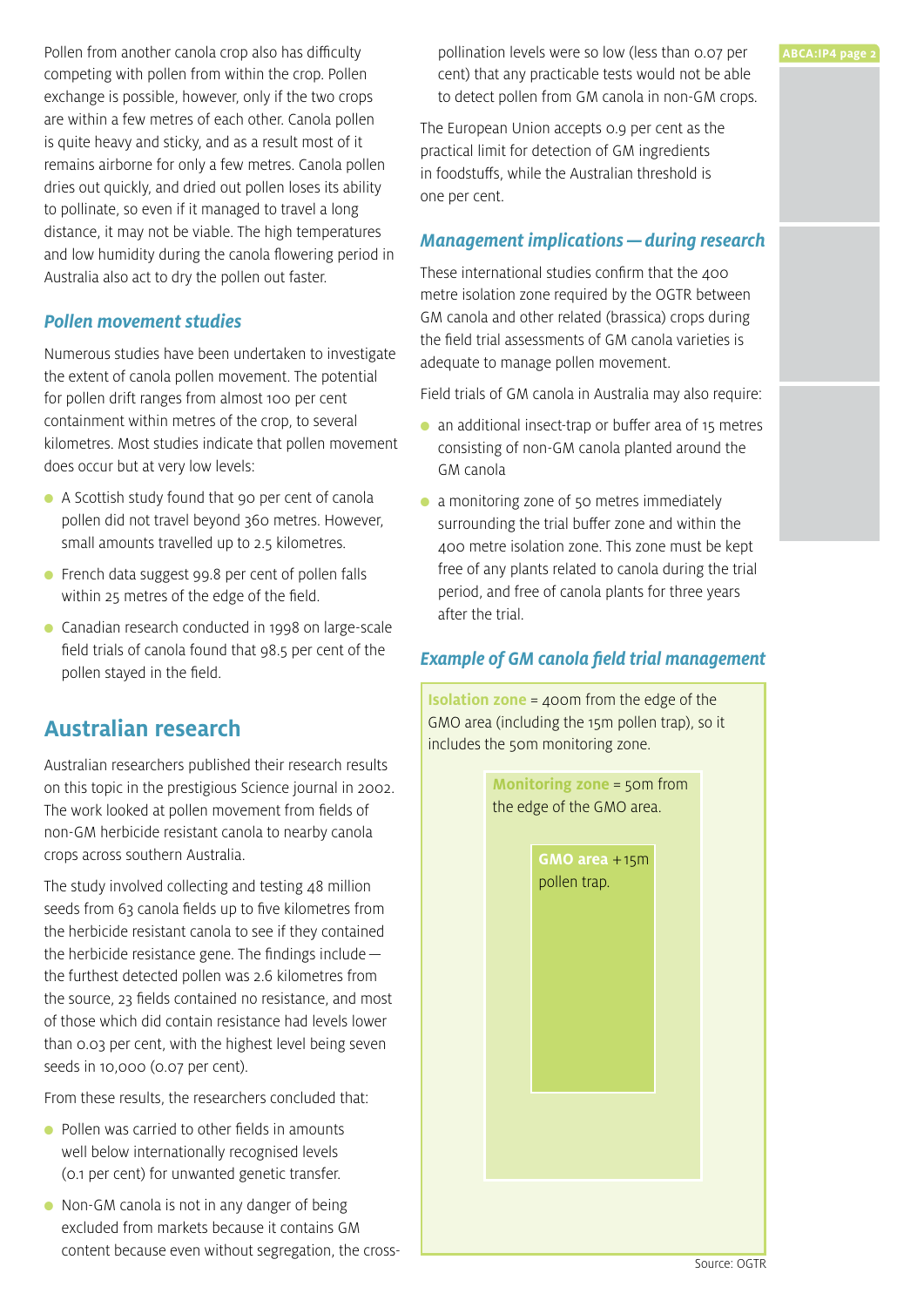All gene technology research is assessed on a case-bycase basis, and management guidelines are developed accordingly. For example, cotton pollen rarely moves far from the plant, and, as a result, pollen transfer is not a key issue in GM cotton.

Once a crop has been approved for commercial release it does not usually require the management conditions to be as strict, however the OGTR may in some cases still require some management guidelines, in the form of licence conditions, to be in place. No licence conditions have been set by the OGTR for the commercial use of GM canola in Australia.

#### *Approved GM canola field trial applications*

In Australia, there are currently five GM canola field trial applications licenced. Herbicide tolerance is the key modification being tested, however one applicant is looking at enhanced yield and delayed leaf senescence. Leaf senescence is broadly described as the process that occurs in a leaf near the end of its active life that is associated with the breakdown of cell components, membranes, and chloroplasts, and an overall decline in metabolism.

#### *Management implications: on farm*

Even though regulatory agencies might not require particular conditions or management guidelines for GM crops on farm, industry may decide to implement certain practices which consider market requirements. For example protocols may be developed for the coexistence of GM and non-GM canola in the grain supply chain, and include guidelines for pre-, on-, and post-farm management.

Such protocols would consider existing stewardship programs such as, in the grains industry, the Australian Seed Federation Code of Practice, Great Grain, Grain Care and other best practice programs. The protocols cover aspects such as:

- **Seed**: origin; quality; variety; regulation; technology provider terms; and, treatments.
- **Crop production area**: location; paddock history rotation, herbicide use, fertilizer; pre-sowing machinery inspections; paddock identification; and, identification of neighbouring crops.
- **Paddock inspection**: weed species, disease and insect identification and control; fence line buffers; and, weedy species and volunteer canola identification and control.
- **Harvest**: machinery inspections; clean, secure, leakproof transport; on-farm grain storage container inspections; and identity tags for harvested grain.

#### **Coexistence overseas**

Two reports released in 2004 by PG Economics in the United Kingdom suggest that segregation between GM and non-GM production is not only possible, but is already occurring in Europe and North America.

Spain is one of the few European Union Member Countries growing commercial GM crops. Since 1998, an insect resistant GM corn variety has been grown in some parts of Spain, and according to the report, it is successfully segregated from organic and non-GM corn in the country without any economic or commercial problems.

The experience in North America in relation to the coexistence of GM crops through the supply chain has also been successful according to the report. Of the organic growers surveyed, 92 per cent have not incurred any "direct, additional costs or incurred losses due to GM crops having been grown near their crops". Four per cent lost organic sales or had their crops downgraded because of the presence of GM material, and four per cent incurred extra costs in relation to testing for the presence of GM in their produce.

#### **Weed management**

Some people are concerned that uncontrollable weeds (sometimes referred to as 'superweeds') will develop if GM crops modified for herbicide tolerance cross-breed with their weedy relatives and pass on the herbicide tolerant characteristic.

Both Australian and international research has concluded that canola can cross-breed with relatives such as Chinese mustard (*Brassica juncea*), wild turnip (*Brassica rapa*), and wild radish (*Raphanus raphanistrum*). However, the numbers of offspring of any such crosses are very low, with reduced fertility and fitness.

Wild radish is the most severe broadleaf crop weed in Australia. As a result, further research was undertaken into the likelihood of this weed crossbreeding with herbicide tolerant canola during the products development. A three-year Australian study at the Cooperative Research Centre for Weed Management Systems found that the outcrossing rate from canola to wild radish is very low, one in 26 million.

In the event that outcrossing did occur, the environmental impact is considered to be minimal because the new gene only gives the weed resistance to the one herbicide that is applied to the herbicide tolerant crop. It would still be able to be managed by other herbicides, and it would not have any competitive advantage in the wild.

#### **ABCA:IP4 page 3**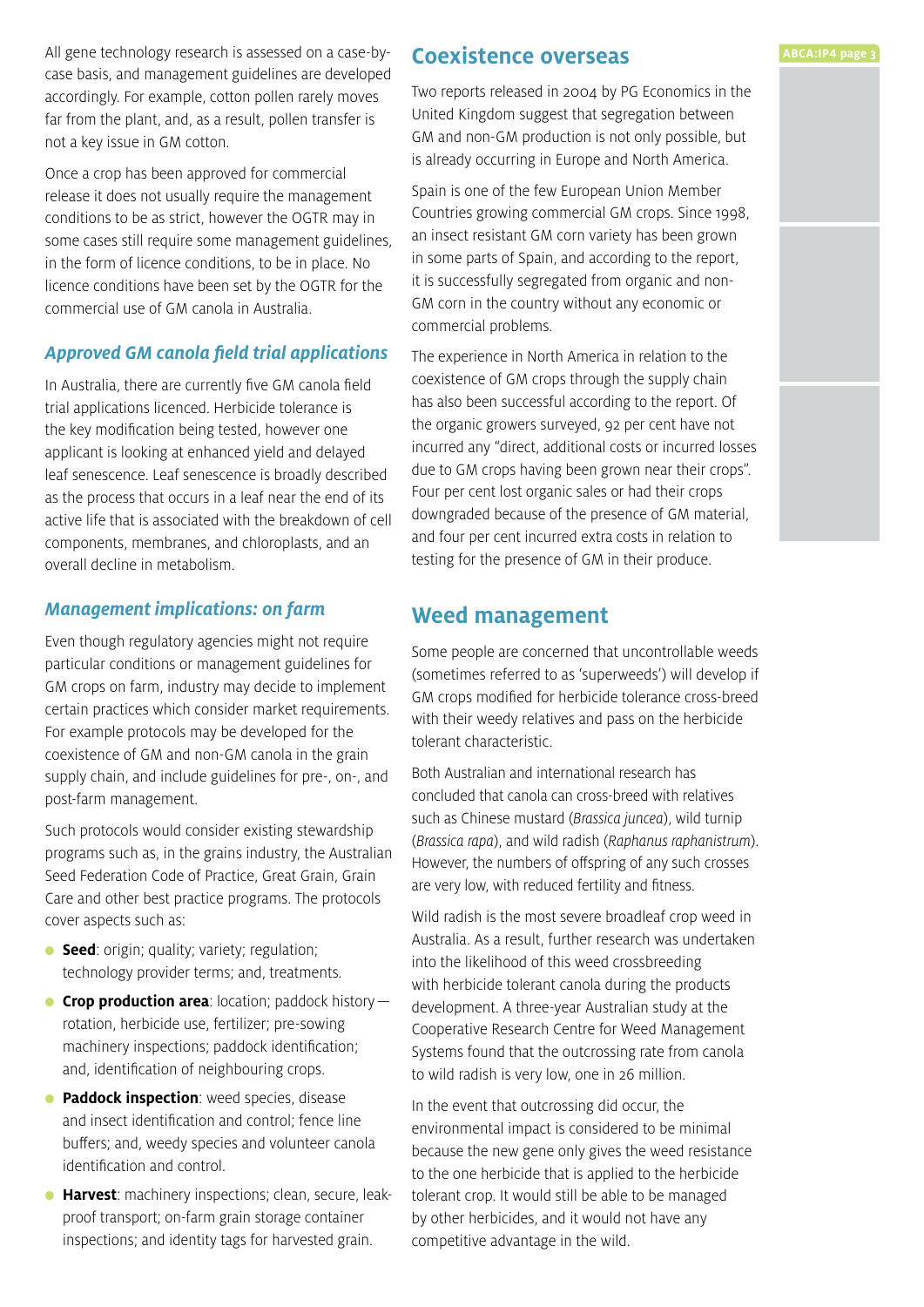## **Busy bees**

Bees collect nectar and pollen from native vegetation, and flowering crops, including canola, and they may travel several kilometres to tap into a good pollen source.

Bees usually collect pollen from a small area and once they have a full load they return to the hive without stopping at another crop. Bees can get a full load of pollen from just four to six canola plants.

Bees are, therefore, more likely to transfer pollen between different canola varieties when they are close together or where small plots make it less likely they will get a full load from a single plot. Canola breeders already take this into account when evaluating and growing canola to produce planting seed.

It is possible for bees to cross-pollinate non-GM and GM canola, however:

- $\bullet$  in field trials, they would need to fly beyond the 400 metre isolation zone
- canola is 70 per cent self-pollinating, so they would also have to land on flowers that were not already fertilised
- $\bullet$  the pollen they were carrying would have to be still viable enough for fertilisation. Canola pollen degrades very rapidly, and loses its viability within hours of leaving the flower.

Adelaide researchers investigating the potential for the honeybee to contribute to gene movement between canola varieties suggested that:

- $\bullet$  honeybees tended to return to the same field when resources were abundant, but they tended to forage over larger distances when resources were scarce
- $\bullet$  the honeybee has the potential to contribute to gene movement over large distances but at a very low frequency.

### **Honey**

Honey is made from the nectar collected by bees from flowers. It generally contains 75 per cent sugar, 20 per cent water and the remaining five per cent consists of gums, ash, vitamins, enzymes, traces of plant pigments and other substances.

Honey also usually contains some pollen grains. The percentage of pollen grains depends on whether the honey has been sieved. If sieved the average pollen content is normally less than 0.1 per cent. The gene/s added to GM canola may be found in pollen and honey if fresh pollen is mixed directly into the honey. However, the presence of these genes is likely to be very low.

#### *Organic honey in Australia*

Organic honey production in Australia is co-regulated by the seven certifying bodies within the organic industry and the Australian Quarantine Inspection Service (AQIS) in relation to the export market. Accordingly, it must meet the standards as specified in National Standard for Organic and Bio-Dynamic Produce. As part of this standard, "Operators must demonstrate that hive locations are in foraging areas more than five kilometres distant from any prohibited substances which may be derived from, but not limited to genetically engineered and/or modified organisms or their products...".

#### *GM Canola and Organic Honey*

In 2007, a study was released by ABARE which concluded that the impact of GM canola on organic honey production is expected to be minimal because GM canola is most likely to be planted as an alternative to conventional canola, which for residue reasons cannot usually be grown in the vicinity of organic hives.

The report also concludes:

- Under current standards, avoiding the unintentional presence of GM material in organic honey is not likely to cause organic beekeepers to face additional production costs.
- It is possible that bees from an organic hive could come into contact with GM canola pollen, however, even in the case of the highest pollen counts in honey, unless the hive foraged mainly on GM plants, the level of GM material in honey would likely be below 0.9 per cent (the threshold for adventitious presence in the European Union).
- If reasonable measures to avoid bees foraging on GM crops were implemented the levels of unintentional presence of GM material in organic honey are likely to be very low.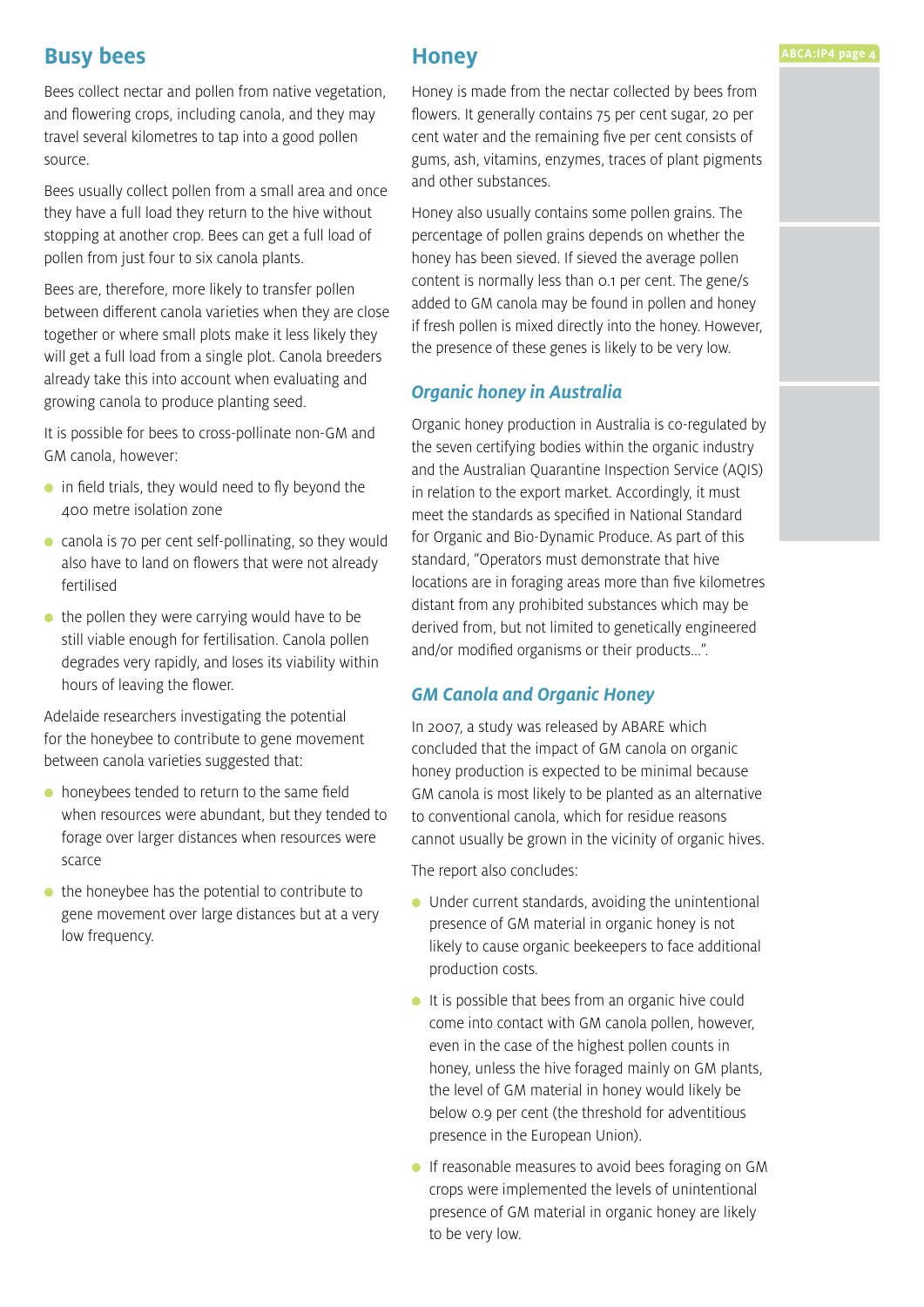## **Food labelling**

In Australia, GM food labelling is required where introduced DNA or protein is present in the final food under Food Standards Australia New Zealand's (FSANZ) GM food labelling laws. Food or ingredients labelled 'genetically modified' either contain new genetic material or protein as a result of genetic modification or they have altered characteristics for example, changed nutritive values—compared to the conventional food.

A one per cent threshold, where labelling is not required, exists for the unintended presence of GM material in non GM foods. This threshold applies to the presence of pollen from an approved GM food commodity. Therefore, honey containing traces of pollen that includes the modified genes does not require labelling because honey is not defined by FSANZ as a food produced using gene technology.

The same rules apply to highly refined oils, which do not contain any genetic material. Canola oil, made from GM canola, is, therefore exempt from labelling under FSANZ's food labelling regime. Cold pressed or unrefined canola oil may require labelling if testing reveals that the new gene is routinely found in the product according to the FSANZ guidelines.

#### *Pollen content in honey*

A study undertaken in 2004, investigated the percentage of canola pollen content in a range of canola honey samples from Australia (non-GM canola) and Canada (GM canola). It concluded:

- The pollen content was significantly less than the one per cent threshold by weight above which honey derived from GM canola would need to be labelled as a GM food.
- There is no evidence to suggest that the pollen content of non-GM canola honey is any different from GM canola honey. This was confirmed with the two GM canola honey samples which contained 0.2 and 0.24 per cent pollen which were within the range (0.15 to 0.443 per cent) of the pollen content for the 32 Australian canola pollen samples.
- This work indicates that honey produced from GM canola crops does not need to be labelled as a GM food.

#### *EU honey and GM pollen development*

In September 2011, the European Court of Justice ruled that permission must be sought before honey with traces of GM pollen can be sold. The ruling came after several Bavarian beekeepers demanded compensation from their government for honey and food supplements that contained traces of pollen from GM corn. The beekeepers had their hives close to fields where the Bavarian Government was growing GM corn for research purposes.

The court ruled that the pollen in question cannot itself be classified as a GMO because it has lost its ability to reproduce and is totally incapable of transferring the genetic material which it contains, however it finds that the pollen in issue is 'produced from GMOs' and that it constitutes an 'ingredient' of the honey and pollen-based food supplements. The court observes that pollen is not a foreign substance or an impurity, but rather a normal component of honey, and as a result it must be classified as an 'ingredient'. The pollen in question consequently comes within the scope of the regulation and must be subject to the authorisation scheme before being placed on the market.

The court observes that that authorisation scheme for foodstuffs containing ingredients produced from GMOs applies irrespective of whether the pollen is introduced intentionally or unintentionally into the honey. Lastly, the court holds that the authorisation obligation exists irrespective of the proportion of GM material contained in the product in question.

According to German lawyer Tobias Teufer, there are grounds for appeal of this decision. He states, 'the ECJ ruling is based on a false factual foundation and its judges ruled erroneously due to not being correctly informed about the production and harvesting of honey'.

## **Colony Collapse Disorder**

Colony Collapse Disorder (CCD) is a phenomenon noticed particularly in the USA and Europe whereby bees suddenly disappear from their hives. Despite many theories and much research, no single cause or definitive answer has yet been identified.

To-date, research supports the view that CCD may be the culmination of a wide variety of factors and stresses that include parasites, viruses, climate change, nutrition and bee health, lack of genetic diversity and migratory bee keeping.

The assumption that GM crops could be the cause of CCD is not substantiated in scientific documentation.